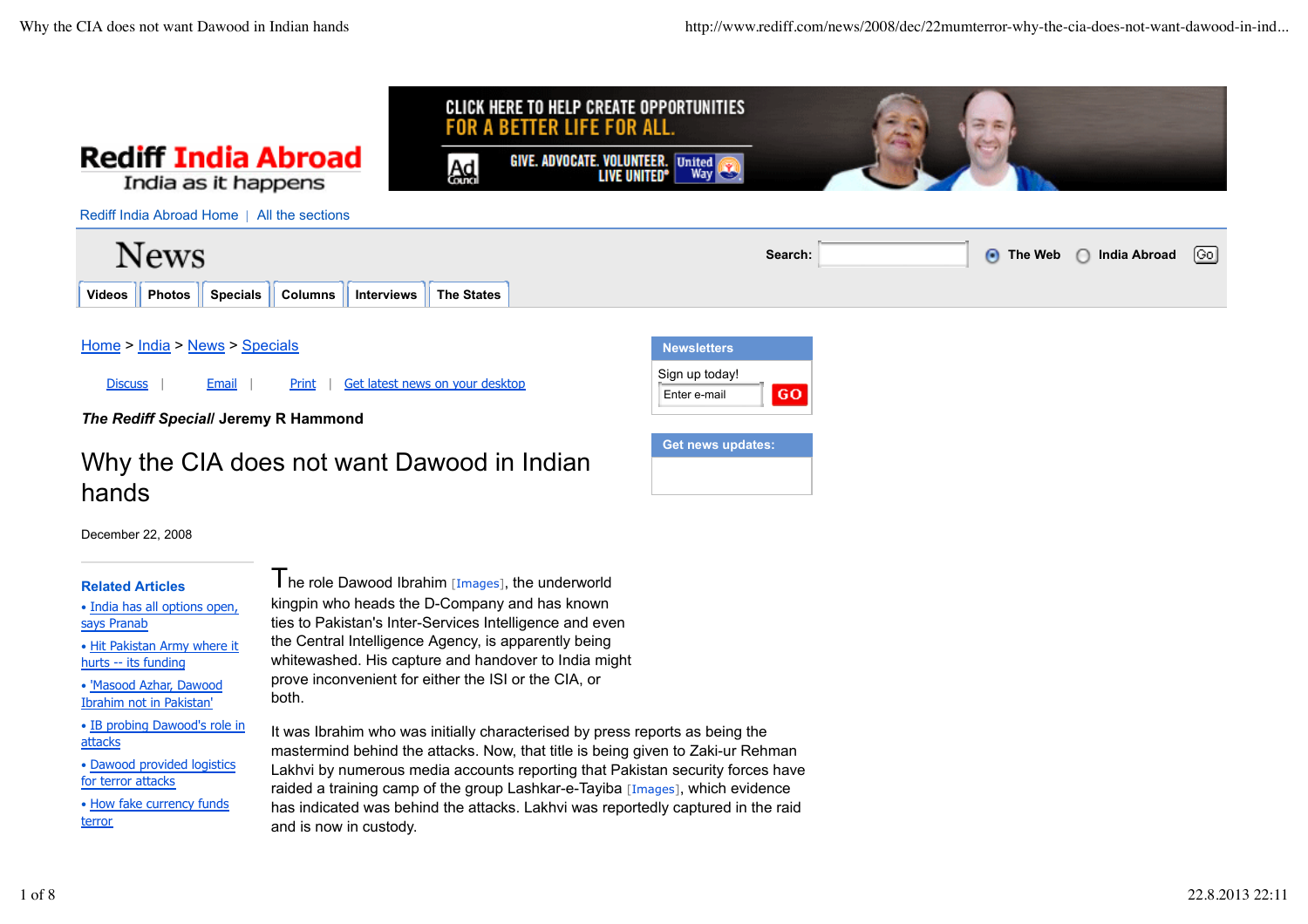• 'Have summary trials for foreign terrorists'

• Coverage: War on Mumbai

### **Top Emailed Features**

- Was Election 2009 rigged?
- Baba Ramdev is wrong,
- homosexuality is no disease
- On a pilgrimage to the cave shrine
- **Have you tried this?**
- Ask a question
- News on your Desktop

At the same time Ibrahim's role is being downplayed, Lakhvi's known role is being exaggerated. Initial reports described him as the training specialist for LeT, but the major media outlets like the *New York Times* and the London [Images] *Times*, citing government sources, have since promoted his status to that of commander of operations for the group.

The only terrorist from the Mumbai attacks to be captured alive, Ajmal Amir Kasab [Images], characterised Ibrahim, not Lakhvi, as the mastermind of those attacks, according to earlier press accounts.

Kasab reportedly told his interrogators that he and his fellow terrorists were trained under Lakhvi, also known as *Chacha* (uncle), at a camp in Pakistan. Indian officials also traced calls from a satellite phone used by the terrorists to Lakhvi.

But the phone had also been used to call Yusuf Muzammil, also known as Abu Yusuf, Abu Hurrera, and "Yahah". And it has been Muzammil, not Lakhvi, who

has previously been described as the military commander of the LeT. It was an intercepted call to Muzammil on November 18 that put the Indian Navy and Coast Guard on high alert to be on the lookout for any foreign vessels from Pakistan entering Indian waters.

Kasab told his interrogators that his team had set out from Karachi, Pakistan, on a ship belonging to Dawood Ibrahim, the *MV Alpha*. They then hijacked an Indian fishing trawler, the *Kuber*, to pass through Indian territorial waters to elude the Navy and Coast Guard that were boarding and searching suspect ships.

Although the *MV Alpha* was subsequently found and seized by the Indian Navy, there have been few, if any, developments about this aspect of the investigation in press accounts, such as whether it has been confirmed or not that the ship was owned by Ibrahim.

Upon arriving off the coast near the city, they were received by inflatable rubber dinghies that had been arranged by an associate of Ibrahim's in Mumbai.

The planning and execution of the attacks are indicative of the mastermind role not of either Lakhvi or Muzammil, but of Ibrahim, an Indian who is intimately familiar with the city. It was in Mumbai that Ibrahim rose through the ranks of the underworld to become a major organised crime boss.

At least two other Indians were also connected to the attacks, Mukhtar Ahmed and Tausef Rahman. They were arrested for their role in obtaining SIM cards used in the cell phones of the terrorists. Ahmed, according to Indian officials, had in fact been recruited by a special counter-insurgency police task force as an undercover operative. His exact role is still being investigated.

One of the SIM cards used was possibly purchased from New Jersey. Investigators are looking into this

Advertisement



Advertisement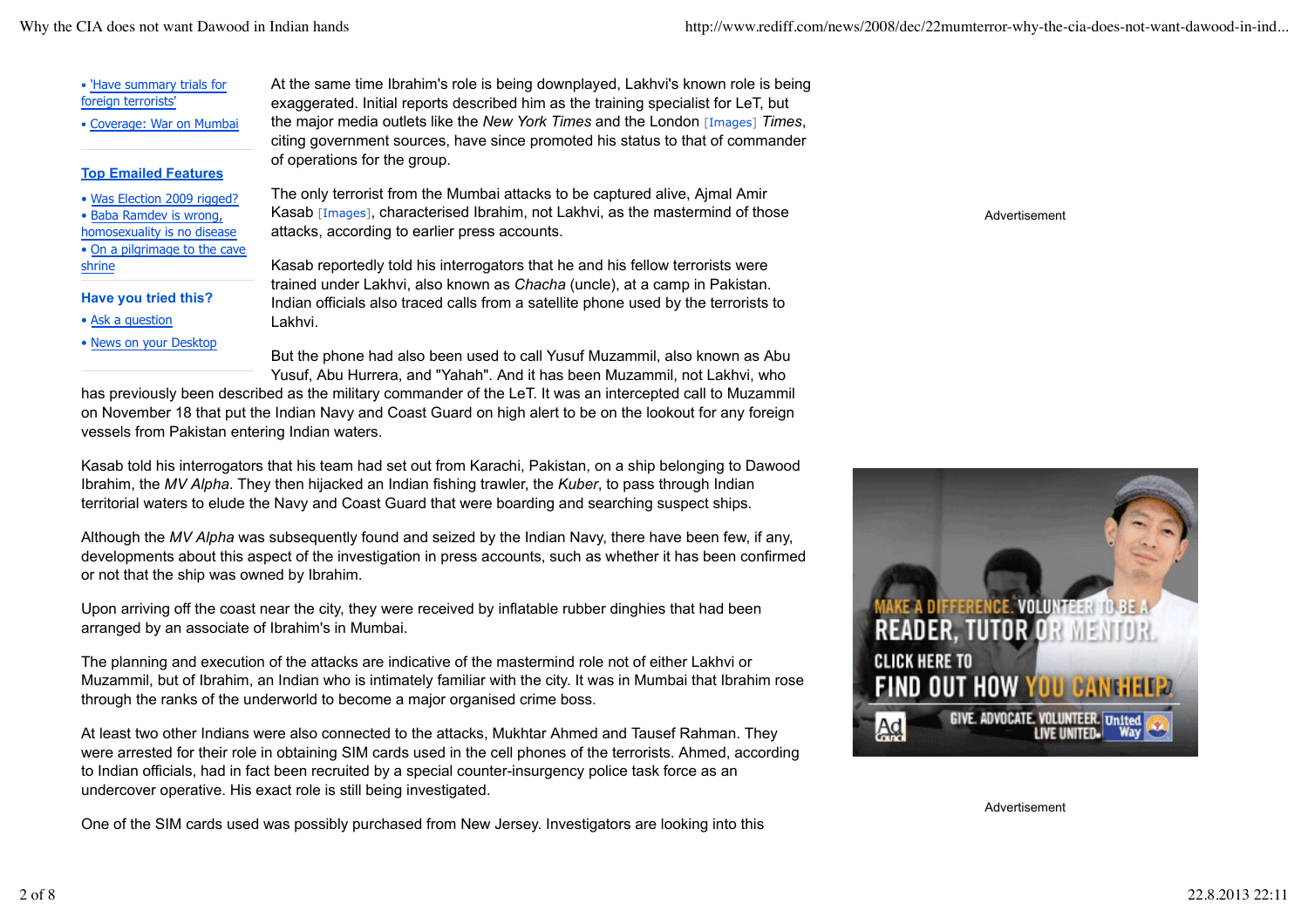potential link to the US, as well.

Dawood Ibrahim went from underworld kingpin to terrorist in 1993, when he was connected to a series of bombings in Mumbai that resulted in 250 deaths. He is wanted by Interpol and was designated by the US as a global terrorist in 2003.

It Is believed Ibrahim has been residing in Karachi, and Indian officials have accused Pakistan's ISI of protecting him.

Ibrahim is known to be a major drug trafficker responsible for shipping narcotics into the United Kingdom and Western Europe.

According to the United Nations Office on Drugs and Crime, most Afghan opium (or its derivative, heroin, which is increasingly being produced in the country before export) is smuggled through Iran and Turkey en route by land to Europe; but the percentage that goes to Pakistan seems to mostly find its way directly to the UK, either by plane or by ship.

Afghanistan is the world's leading producer of opium, a trend that developed during the CIA-backed mujahedeen effort to oust the Soviet Union from the country, with the drug trade serving to help finance the war.

A known drug trafficker, Dawood Ibrahim is naturally also involved in money laundering, which is perhaps where the role of gambling operations in Nepal comes into the picture.

Yoichi Shimatsu, former editor of the *Japan [Images] Times*, wrote last month after the Mumbai attacks that Ibrahim had worked with the US to help finance the mujahedeen during the 1980s and that because he knows too much about the US's 'darker secrets' in the region, he could never be allowed to be turned over to India.

The recent promotion of Lakhvi to 'mastermind' of the attacks while Ibrahim's name disappears from media reports would seem to lend credence to Shimatsu's assertion.

Investigative journalist Wayne Madsen similarly reported that according to intelligence sources, Ibrahim is a CIA asset, both as a veteran of the mujahedeen war and in a continuing connection with his casino and drug trade operations in Kathmandu, Nepal. A deal had been made earlier this year to have Pakistan hand Ibrahim over to India, but the CIA was fearful that this would lead to too many of its dirty secrets coming to light, including the criminal activities of high level personnel within the agency.

 $O$ ne theorv on the Mumbai attacks is that it was backlash for this double-cross that was among other things intended to serve as a warning that any such arrangement could have further serious consequences.

Although designated as a major international terrorist by the US, media reports in India have characterised the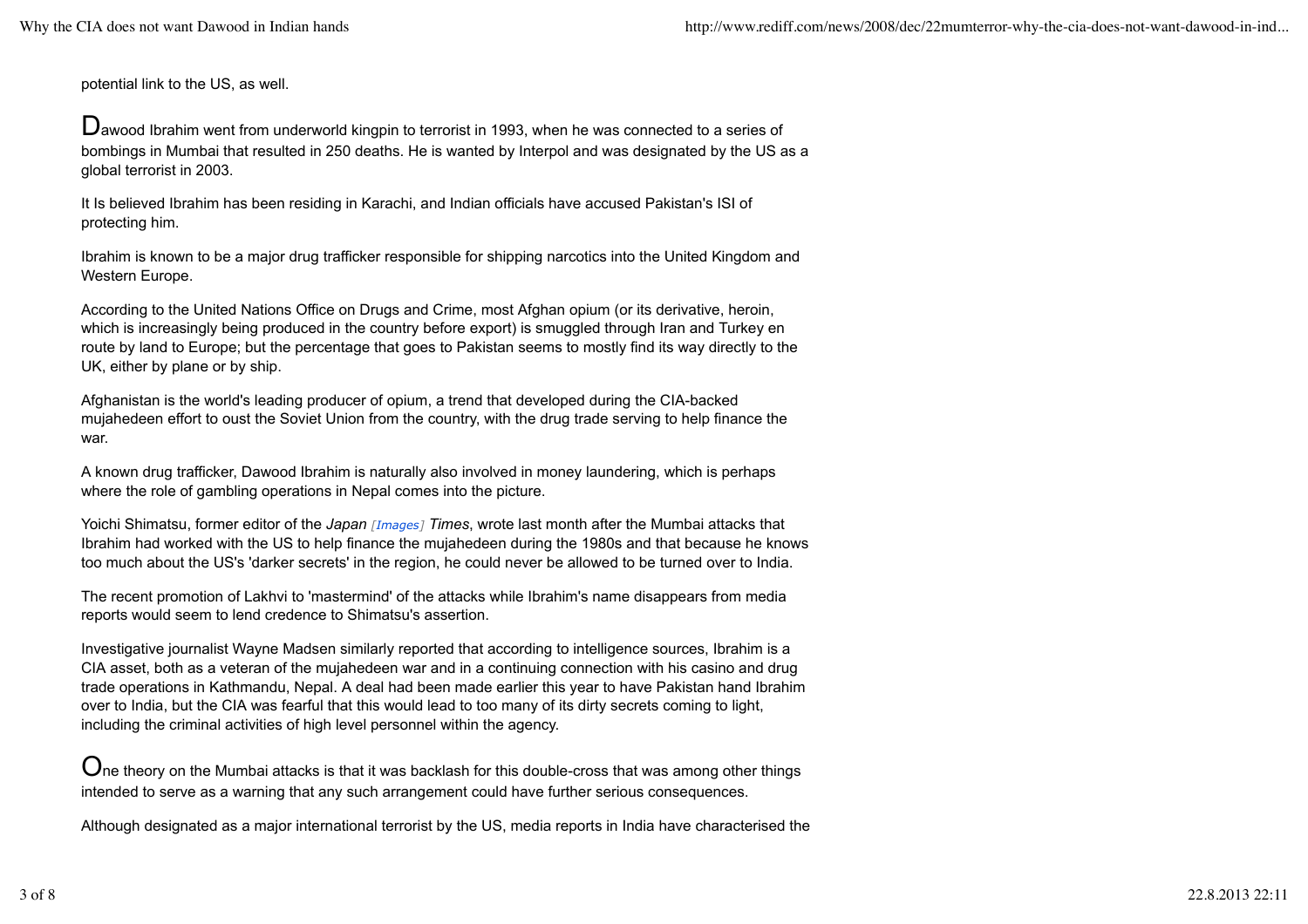US's past interest in seeing Ibrahim handed over as less than enthusiastic. Former Indian deputy prime minister L K Advani [Images] wrote in his memoir, *My Country, My Life*, that he made a great effort to get Pakistan to hand over Ibrahim, and met with then US secretary of state Colin Powell and then national security advisor Condoleezza Rice [Images] (now secretary of state) to pressure Pakistan to do so. But he was informed by Powell that Pakistan would hand over Ibrahim only "with some strings attached" and that then Pakistani President Pervez Musharraf [Images] would need more time before doing so.

The handover, needless to say, never occurred. The Pakistan government has also publicly denied that Ibrahim is even in the country; a denial that was repeated following the recent Mumbai attacks.

Others suspected of involvement in the attacks and named among the 20 individuals India wants Pakistan to turn over also have possible connections to the CIA, including Hafiz Mohammad Saeed, the founder of LeT, and Jaish-e-Mohammed leader Maulana Masood Azhar, both veterans of the CIA-backed mujahedeen effort.

Azhar had been captured in 1994 and imprisoned in India for his role as leader of the Pakistani-based terrorist group Harkut-ul-Mujahideen. He was released, however, in 1999 in exchange for hostages from the takeover of Indian Airlines Flight 814, which was hijacked during its flight from Kathmandu, Nepal to Delhi [Images], India and redirected to Afghanistan. After Azhar's release, he formed JeM, which was responsible for an attack on the Indian Parliament in 2001 that led Pakistan and India to the brink of war. LeT was also blamed for the attack alongside JeM.

Both LeT and JeM have links to the ISI, which has used the groups as proxies in the conflict with India over the territory of Kashmir.

Saeed travelled to Peshawar to join the mujahedeen cause during the Soviet-Afghan war. Peshawar served as the base of operations for the CIA, which worked closely with the ISI to finance, arm, and train the mujahedeen. It was in Peshawar that Saeed became the protege of Abdullah Azzam, who founded an organization called Maktab al-Khidamat along with a Saudi individual named Osama bin Laden [Images].

MaK worked alongside the CIA-ISI operations to recruit Arabs to the ranks of the mujahedeen. The ISI, acting as proxy for the CIA, chose mainly to channel its support to Afghans, such as warlord Gulbaddin Hekmatyar. The US claims the CIA had no relationship with MaK, but bin Laden's operation, which later evolved into Al Qaeda [Images], must certainly have been known to, and approved by, the CIA.

But there are indications that the CIA's relationship with MaK and Al Qaeda go well beyond having shared a common enemy and mutual interests in the Soviet-Afghan war. A number of Al Qaeda associates appear to have been protected individuals.

Another former head of the ISI is now being privately accused by the US of involvement with the group responsible for the Mumbai attacks, according to reports citing a document listing former ISI chief Lieutenant General Hamid Gul and four other former heads of Pakistan's intelligence agency as being involved in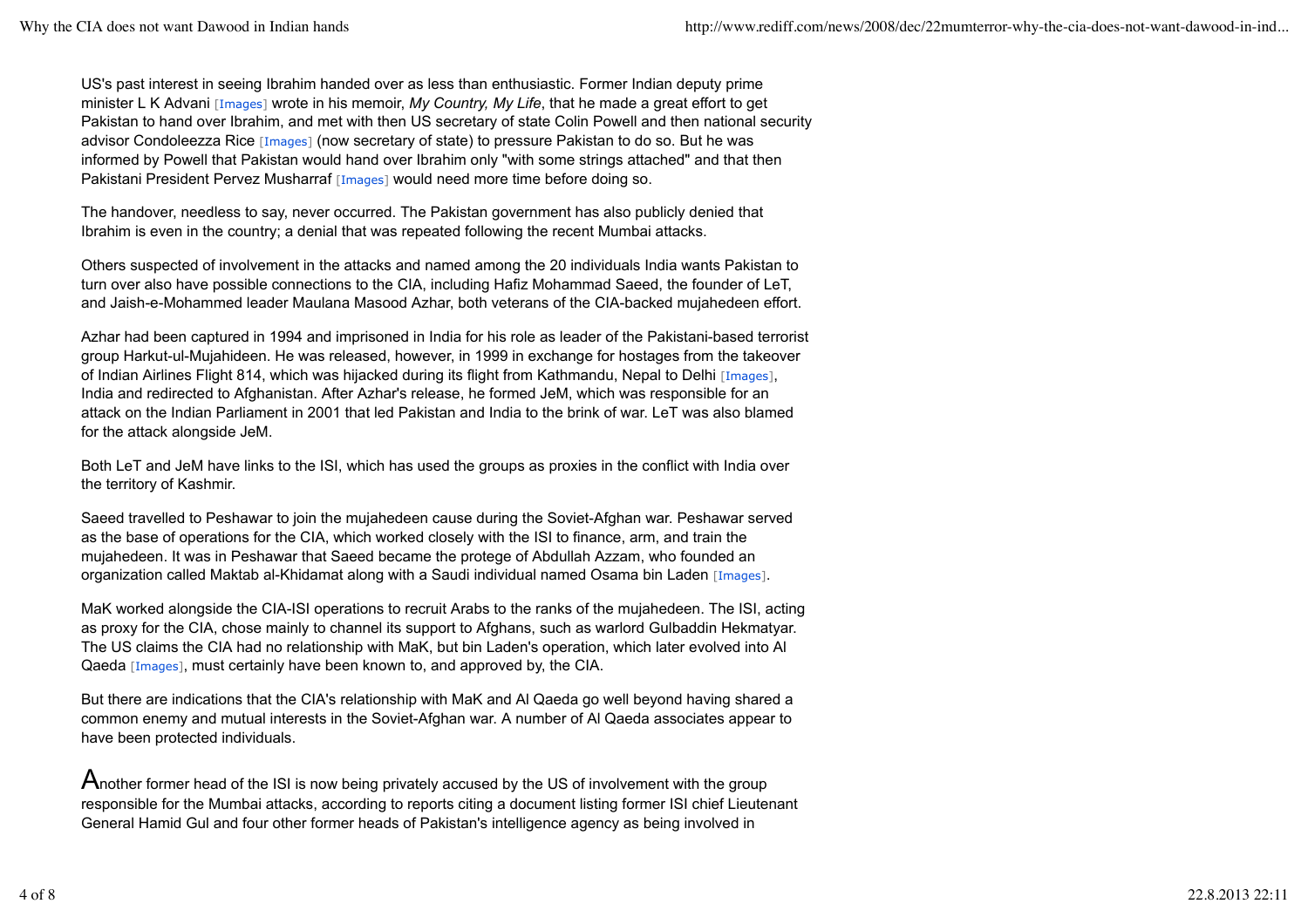supporting terrorist networks. The individuals named have been recommended to the UN Security Council to be named as international terrorists, according to Pakistan's *The News*.

The document has been provided to the Pakistan government and also accuses Gul, who was head of the ISI from 1987 to 1989, of providing assistance to criminal groups in Kabul, as well as to groups responsible for recruiting and training militants to attack US-led forces in Afghanistan, including the Taliban [Images].

Hamid Gul responded to the reports by calling the allegations hilarious. The US denied that it had made any such recommendations to the UN.

But the US has similarly accused the ISI of involvement in the bombing of India's embassy in Kabul last July. This was unusual not because of the allegation of an ISI connection to terrorism but because it was in such stark contrast with US attempts to publicly portray Pakistan as a staunch ally in its 'war on terrorism' when the country was under the dictatorship of Musharraf.

The US attitude toward Pakistan shifted once an elected government came to power that has been more willing to side with the overwhelming belief among the public that it is the 'war on terrorism' itself that has exacerbated the problem of extremist militant groups and led to further terrorist attacks within the country, such as the assassination of former prime minister Benazir Bhutto [Images] last year or the bombing of the Marriot Hotel in September. While the world's attention has been focused on the attacks in Mumbai, a bomb blast in Peshawar killed 21 and injured 90.

While the purported US document names Gul and others as terrorist supporters, another report, from Indian intelligence, indicates that the terrorists who carried out the attacks in Mumbai were among 500 trained by instructors from the Pakistan military, according to *The Times*. This training of the 10 known Mumbai terrorists would have taken place prior to their recent preparation for these specific attacks by the LeT training specialist Zaki-ur Rehman Lakhvi.

But while Lakhvi, Muzammil, and Hafiz Saeed [Images] have continued to be named in connection with last month's attacks in Mumbai, the name of Dawood Ibrahim seems to be either disappearing altogether or his originally designated role as the accused mastermind of the attacks being credited now instead to Lakhvi in media accounts.

Whether this is a deliberate effort to downplay Ibrahim's role in the attacks so as not to have to force Pakistan to turn him over because of embarrassing revelations pertaining to the CIA's involvement with known terrorists and drug traffickers that development could possibly produce isn't certain.

But what is certain is that the CIA has had a long history of involvement with such characters and that the US has a track record of attempting to keep information about the nature of such involvement in the dark or to cover it up once it reaches the light of public scrutiny.

**Jeremy R Hammond is the editor of** *Foreign Policy Journal***. Reproduced with kind courtesy of** *Foreign*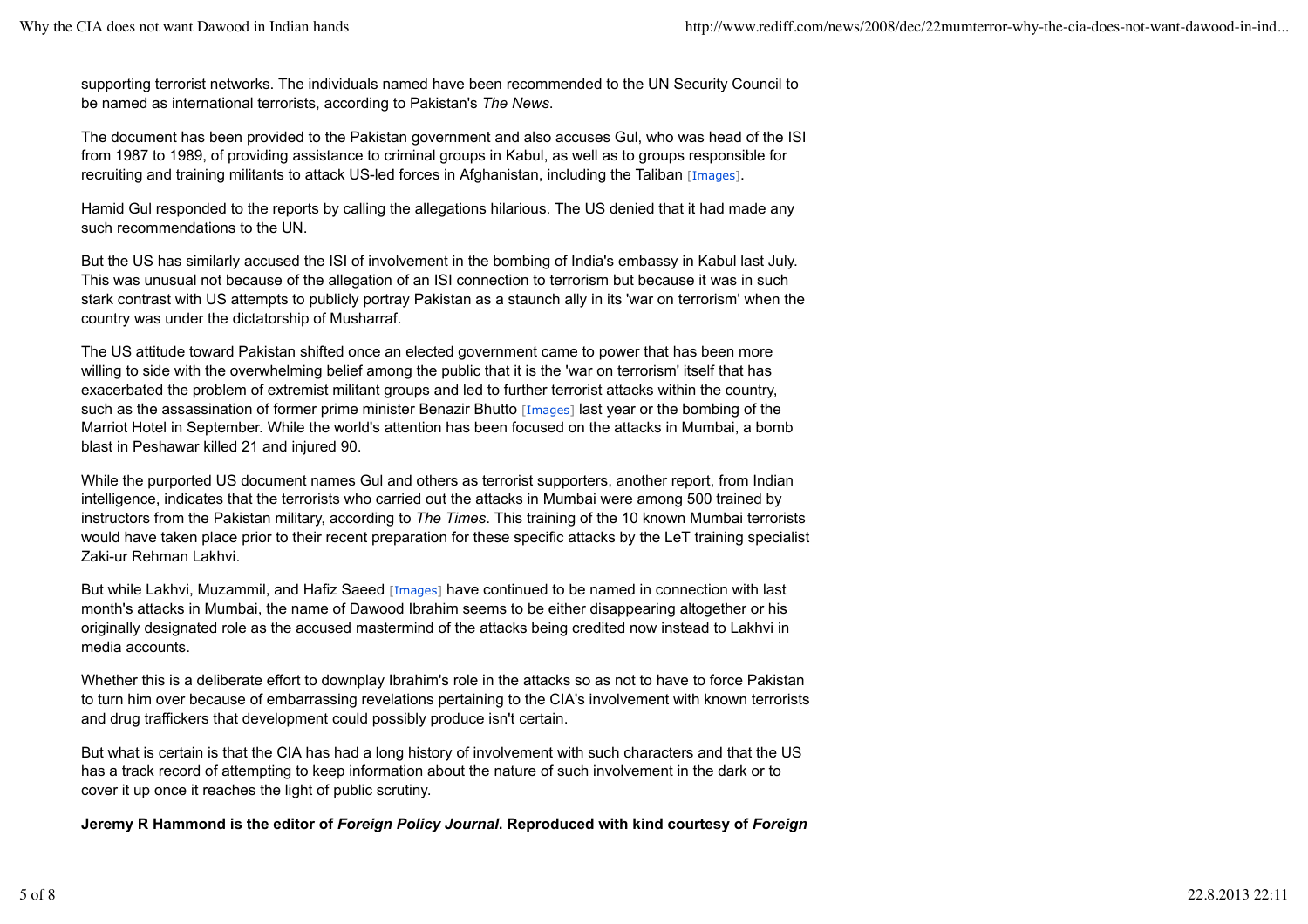Why the CIA does not want Dawood in Indian hands http://www.rediff.com/news/2008/dec/22mumterror-why-the-cia-does-not-want-dawood-in-ind...

*Policy Journal***.**

**The Rediff Specials**

Email | Print | Get latest news on your desktop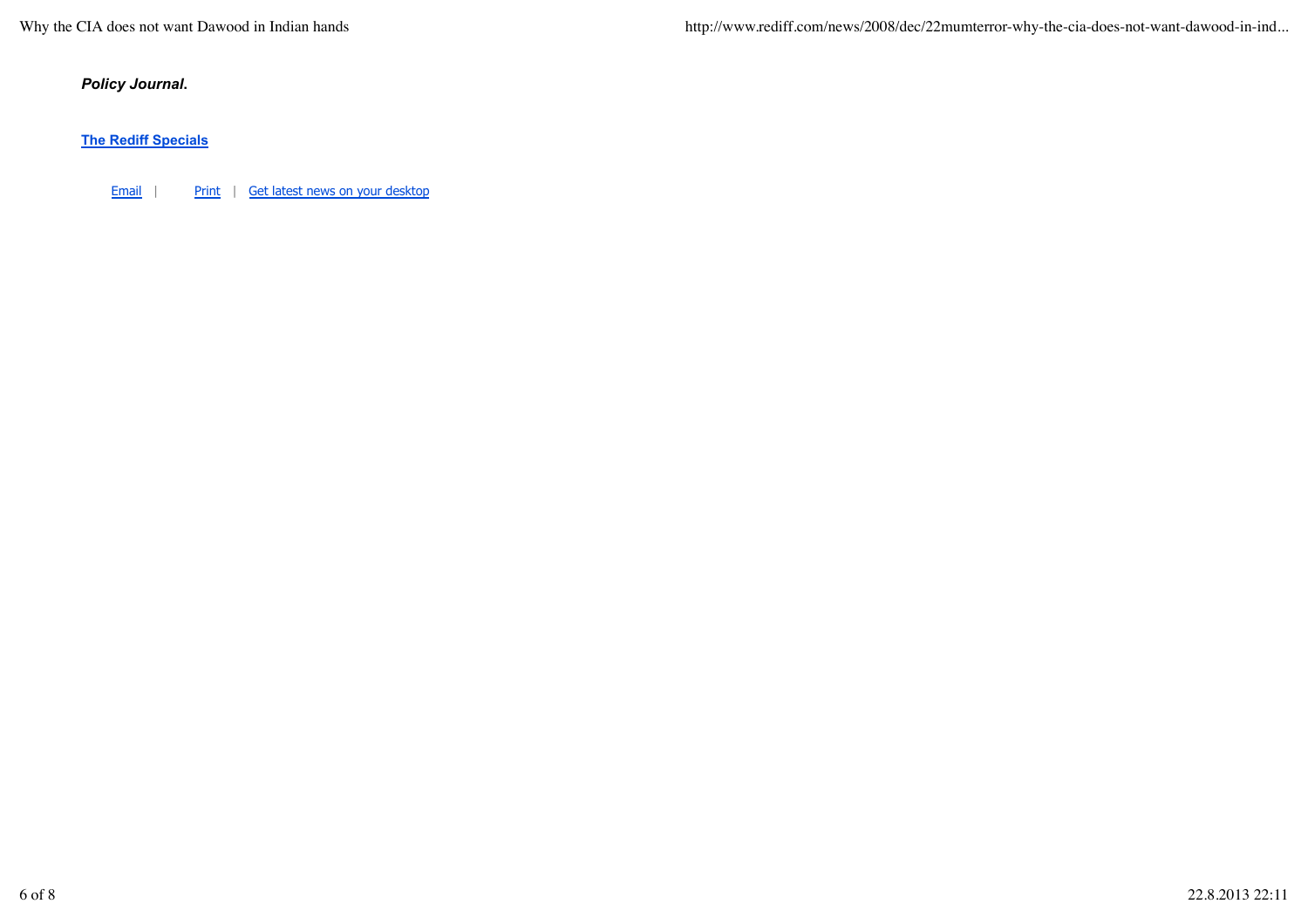| <b>Discussion Board</b> | Watch this board |
|-------------------------|------------------|
|                         |                  |

## **E** Write a message

Total **15** messages **Pages | 1 | 2 | 3 | 4 | 5 Older > >>**

#### **hello**

by nagendran s on Feb 10, 2009 10:34 PM Permalink

the whole mess is created by one and only terrorist country is america. pl destroy the US first and automatically the problem of terrorism will stop. when america can invade all the countries why they cant pakistan? what is preventing them? when pakistan says that it doesnot have any control on pakistan occupied territory and US knows that all terroists stays there why are they keeping quite? the real culprit is US only.and our politicians should given saree and bangles,

Reply **Forward** | **Report abuse**

**india my india** by rajen menon on Feb 10, 2009 06:44 PM Permalink

where is our country going to the dogs or the dumbos.?

Reply **Forward** | **Report abuse**

#### **terror**

by Paramvir Sawhney on Jan 16, 2009 11:21 AM Permalink | Hide replies

I have nothing personally against Sonia Gandhi…since she is at the top, Christian conversions in India seem to have gone on an overdrive. More than 4,000 foreign Christian missionaries are involved in conversion activities across different states. In Tripura, there were no Christians at independence; there are 120.000 today, a 90% increase since 1991. The figures are even more striking in Arunachal Pradesh, where there were only 1710 Christians in 1961, but 1,2 million today, as well as 780 churches! In Andhra Pradesh, churches are coming-up every day in far flung villages and there was even an attempt to set-up one near Tirupati. Many of the North-East separatist movements, such as the Mizo or the Bodos, are not only Christian dominated, but also sometimes function with the covert backing of the missionaries…More than 20,000 people have lost their lives to insurgency in Assam and Manipur in the past two decades…this is an India where you see today Swami Avimuktechwarananda Saraswati of Dwarka Peeth, made to disembark from an Indian Airlines flight for carrying